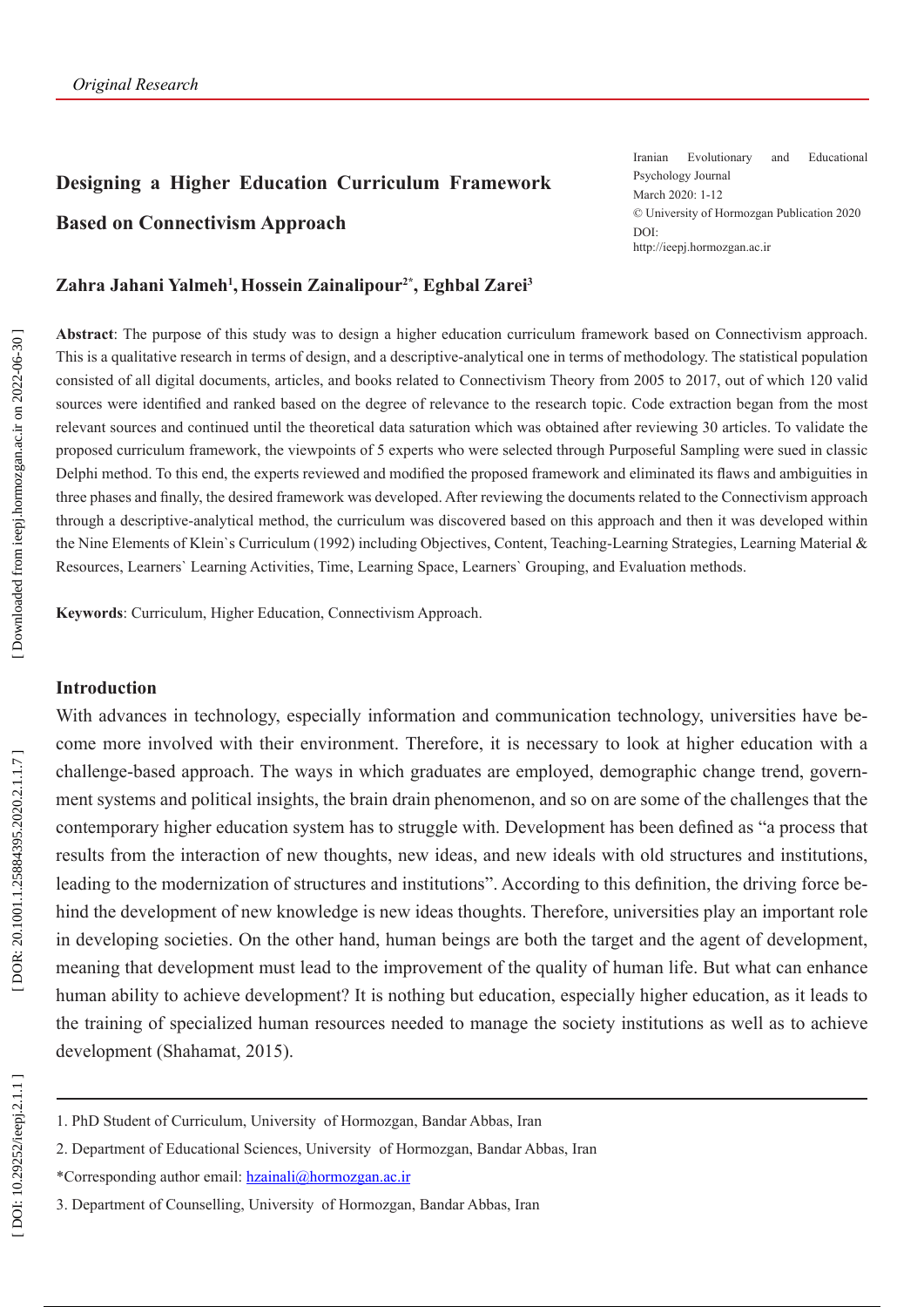Given the problems and challenges faced by higher education, educators and researchers have continued their intellectual efforts to create multiple theories and models in response to new circumstances. One of these efforts has led to the introduction of a new learning theory called Connectivism by Siemens (2005) that can be useful in aligning higher education curriculum with new developments in the digital world and alleviating the existing problems.

Connectivism Theory claims that unlike the dominant learning theories, it can provide appropriate answers to the above questions by considering new communication technologies and facilities and respond to the chal lenges and demands faced by educational systems. Fenoglio (2006) for example, believes that understanding of Connectivism Theory as a contemporary dynamic learning theory shows that it has the potential to increase students' involvement in learning experiences. One of the advantages of Connectivism is the consideration of the evaluation of information or knowledge before receiving or learning it. The need to evaluate learning a problem is a meta-skill that is used before the learning itself begins. When knowledge is abundant and rapidly growing, rapid evaluation of knowledge is of particular importance. So the driving force behind Connectiv ism is the realization of the fact that decisions in the new world are based on rapidly changing foundations (Siemens, 2006). From the Connectivism point of view, learning is the process of creating new nodes and communications. In other words, learning is the process of forming and shaping the networks (Siemens, 2005). Connectivism is a perspective that sees knowledge and cognition as being distributed at the level of networks of individuals and technology and considers learning as the process of communication, growth and routing of those networks (Siemens, 2009). In simpler terms, creating nodes and connecting them together and thus forming a network of these nodes and communications result in learning. In Connectivism, a node may include the smallest information unit in the brain, a concept, a human, and a computer. Since there are different nodes, there will be different networks, too; for example, a network of neural nodes in the brain, a network of people, and a network of interconnected computers. Each of these networks can be nodes within a larger network.

To make it short, some of the unique ideas of Connectivism are as follows:

1. Connectivism applies the principles of network both to define knowledge and to describe the learning pro cess. Knowledge is defined as a specific pattern of relationships, and learning is defined as the creation of new links and patterns as well as the ability to maneuver around the existing patterns and networks

2. Connectivism addresses the principles of learning at different biological / neurological, conceptual, and social / external levels. According to this theory, the same learning structure that creates neural connections can also be pursued in the outside world.

3. Connectivism emphasizes the inclusion of technology as part of the distribution of knowledge. Knowledge is resides in the links we form- the links we establish with other people and information resources such as databases.

4. Context: while other theories have paid limited attention to context, Connectivism identifies the fluid nature of knowledge and links based on context.

5. Perception, consistency, Sense Making, and Meaning: these elements also exist in constructivism and partly in cognitivism. But, considering the speed of knowledge growth, these elements have become crucial in Con nectivism (Siemens, 2008). The present study seeks to design a framework for implementing Connectivism ideas in the higher education curriculum. Thus, the theoretical framework of Connectivism-based curricula,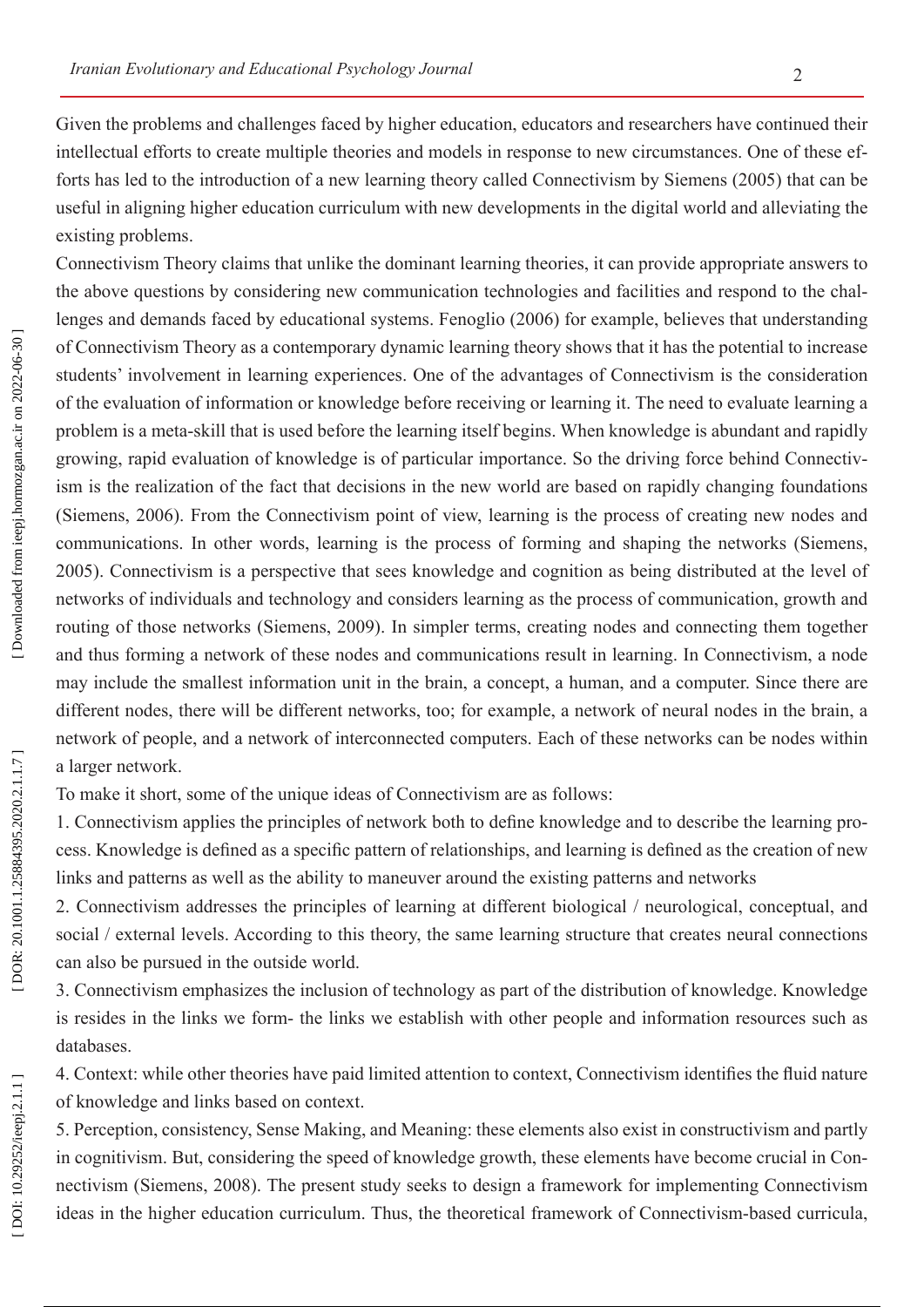as discussed above, indicates the specific and unique identity of such curricula. What is most important is the need to pay attention to the features mentioned about Connectivism-based curricula. However, the factors affecting the curriculum are not specifically mentioned in Connectivism Theory. The reason for this can be at tributed to the fact that Connectivism Theory is a general learning theory and is not specific to the curriculum, so it is necessary to extract these factors in Connectivism Theory. Accordingly, one of the most important priorities of any researcher in the course of conducting the research will be careful examination of all docu ments, texts, articles, books, etc. related to Connectivism Theory in order to identify and extract the effective factors on the curriculum according to this Theory. In this Theory, the interaction between the learner and the environment is also emphasized as one of the effective factors in learning. Therefore, based on Connectivism Theory, during an initial review we can name communication, networking, interactions between the learner and the environment, ICT capabilities, learner-centered learning, interaction, temporal and spatial flexibility, etc. as factors affecting in the curriculum.

Given the studies conducted on Connectivism and its association with curriculum in educational centers, especially in higher education, it can be explicitly acknowledged that all these studies have focused on the evaluation of learning in Connectivism Theory, and so far no research with a qualitative and heuristic ap proach has developed a higher education curriculum framework based on Connectivism approach. Therefore, the present study sought to identify the factors affecting higher education curriculum and the characteristics of its various elements by studying the documents and sources related to Connectivism Theory.

After the final identification of the factors affecting higher education curriculum according to Connectivism Theory, these factors were included into the Klein`s curriculum model (1992) which includes the following nine elements: Objectives, Content, Teaching-Learning Strategies, Learning Material & Resources, Learn ers` Learning Activities, Time, Learning Space, Learners` Grouping, and Evaluation methods (Fathi Vajar gah, 2009).

**Research Question:** What is the framework for developing a higher education curriculum based on Connec tivism approach?

## **Material and Method**

This is a qualitative research in terms of design, and a descriptive-analytical one in terms of methodology. The analytical approach in developing a higher education curriculum framework based on Connectivism ap proach is according to Morse's context-based approach. In this approach, the researcher puts new knowledge into the framework that others have constructed. After reviewing the documents related to the Connectivism approach through a descriptive-analytical method, the curriculum was discovered based on this approach and then it was developed within the Nine Elements of Klein`s Curriculum (1992) including Objectives, Content, Teaching-Learning Strategies, Learning Material & Resources, Learners` Learning Activities, Time, Learn ing Space, Learners` Grouping, and Evaluation methods. The statistical population of this study consisted of all digital documents, articles, and books related to Connectivism Theory from 2005 to 2017, of which 120 valid sources were identified. The identified sources were then ranked based on their relevance to the research topic. After ranking, code extraction began from the most relevant sources and continued until the theoretical data saturation. One criterion for detecting saturation is the iteration of the previous data, so that the researcher is constantly faced with data that are iterated. For example, when they hear the same code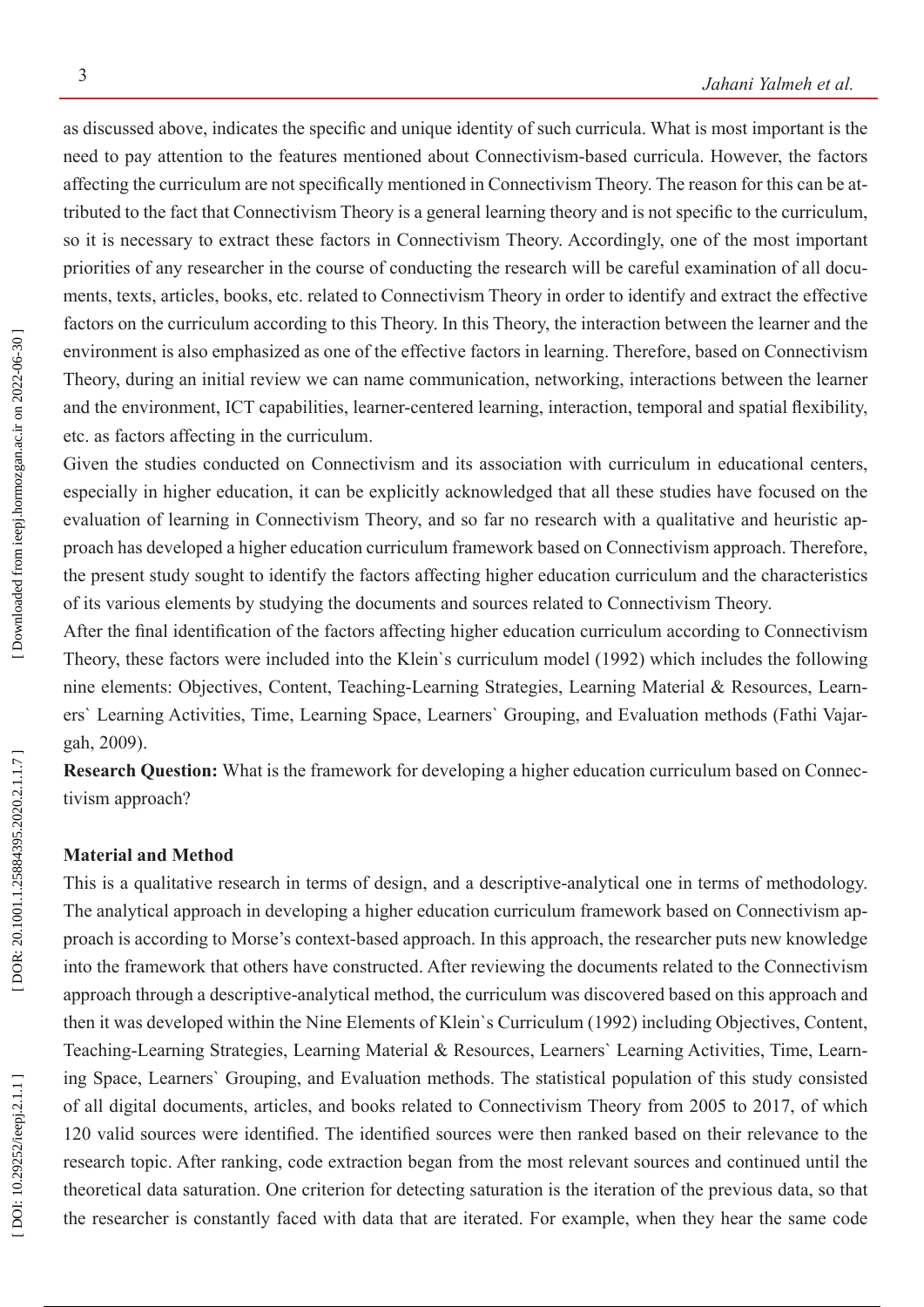repeatedly, they can guess that they have achieved data saturation. In the present study, after reviewing 30 arti cles, the theoretical saturation of the data was obtained, such that in the rest of the analysis, the extracted codes from other articles were replicated and no new ones were found. To determine the validity of the discovered themes, the theoretical foundations and previous scientific studies were matched with the extracted themes. Then, given the research method which was qualitative, the experts` opinions were used in Delphi method in order to validate the proposed curriculum framework. For this purpose, 5 experts in the area of curriculum development were selected through purposeful sampling approach. Using classic Delphi method, the experts reviewed and modified the proposed framework and eliminated its flaws and ambiguities. In this method, the researchers analyze the results of each phase of gathering information that may be through interview or questionnaire and then in the next phase, they provide the results to the experts so that they could modify their first estimation according to the experts` views. In the present study, a relative agreement was reached among the experts within three phases and finally, a higher education curriculum framework was developed based on Connectivism approach.

## **Results**

**Research Question:** What is the framework for developing a higher education curriculum based on Connec tivism approach?

After reviewing digital documents, articles, and books related to Connectivism Theory, a total of 455 initial codes were extracted, which were then categorized and merged based on similarity and proportionality after being reviewed and summarized several times. They were then classified into 109 basic themes in Table 1.

| <b>Row</b> | <b>Extracted Theme</b>                                    | <b>Row</b> | <b>Extracted Theme</b>                                 |  |  |
|------------|-----------------------------------------------------------|------------|--------------------------------------------------------|--|--|
| 1          | need-based objectives                                     | 56         | virtual groups                                         |  |  |
| 2          | acquisition of problem solving skills                     | 57         | websites of scientific & executive organizations       |  |  |
| 3          | production and information management                     | 58         | Iran's centers for statistics & scientific information |  |  |
| 4          | critical thinking                                         | 59         | international scientific institutes                    |  |  |
| 5          | self-directed learning                                    | 60         | dissertations and studies                              |  |  |
| 6          | management and decision making in complex situa-<br>tions | 61         | permanent access (24 hours)                            |  |  |
| 7          | negotiating and establishing social relationships         | 62         | synchronous presentation                               |  |  |
| 8          | flexibility of objectives                                 | 63         | asynchronous presentation                              |  |  |
| 9          | innovativeness of objectives                              | 64         | teaching time management                               |  |  |
| 10         | applicability of objectives                               | 65         | learning time scope                                    |  |  |
| 11         | motivational objectives                                   | 66         | learning time proportionality                          |  |  |
| 12         | proportionality of objectives                             | 67         | learning time flexibility                              |  |  |
| 13         | need-based content                                        | 68         | learner-based learning time                            |  |  |
| 14         | content attractiveness                                    | 69         | access from anywhere                                   |  |  |
| 15         | expanding the impact of objectives                        | 70         | Learning space attractiveness                          |  |  |
| 16         | content flexibility                                       | 71         | Learning space proportionality                         |  |  |
| 17         | spiral content                                            | 72         | activity-based learning space                          |  |  |

**Table 1.** Basic themes extracted from digital documents, articles, and books related to Connectivism Theory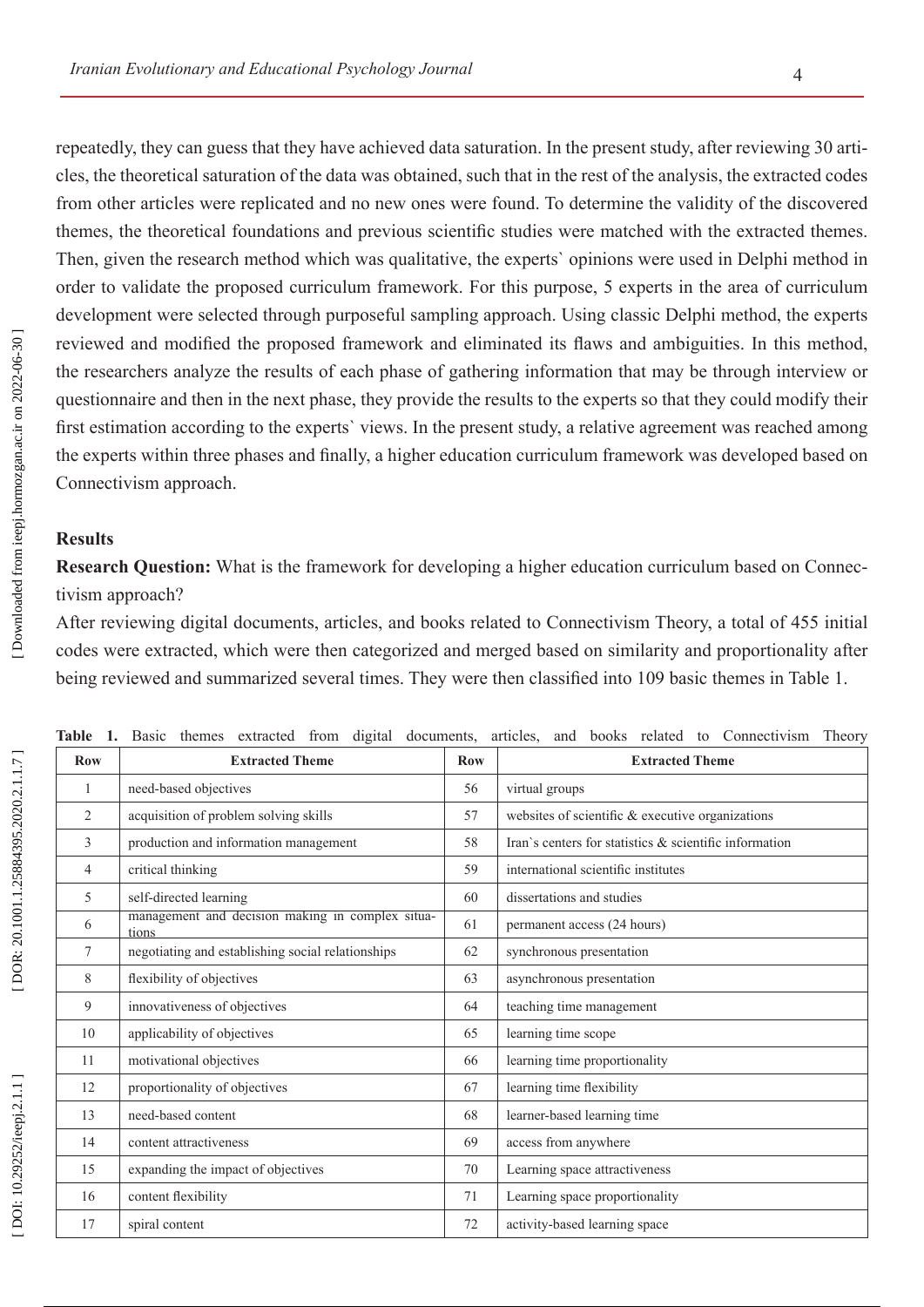| 18 | content attention to the development of capabilities                                                                        | 73  | learner-based learning space                                                      |  |  |
|----|-----------------------------------------------------------------------------------------------------------------------------|-----|-----------------------------------------------------------------------------------|--|--|
| 19 | inclusion of research activity in content                                                                                   | 74  | innovativeness of learning space                                                  |  |  |
| 20 | deep content                                                                                                                | 75  | development of skills through learning space                                      |  |  |
| 21 | representing the specialized domain knowledge in con-<br>tent                                                               | 76  | learning space-induced interaction                                                |  |  |
| 22 | content comprehensiveness                                                                                                   | 77  | deepening the learning by learning space                                          |  |  |
| 23 | association of content with students' interests, cognitive                                                                  | 78  | to put individuals in groups                                                      |  |  |
| 24 | level and previous experiences<br>content proportionality with moods, interests, and level<br>of instructor's understanding | 79  | determining how they relate to each other                                         |  |  |
| 25 | content novelty                                                                                                             | 80  | simultaneous presence                                                             |  |  |
| 26 | enhancing interesting information for learners through<br>network                                                           | 81  | Small groups or couples                                                           |  |  |
| 27 | Large groups                                                                                                                | 82  | defining appropriate information for the learner's experience                     |  |  |
| 28 | tips and suggestions on important communications                                                                            | 83  | development of collective wisdom in the group                                     |  |  |
| 29 | collecting the learner's information, and supervision                                                                       | 84  | exchange of thoughts in the group                                                 |  |  |
| 30 | filtering and removing irrelevant sources                                                                                   | 85  | deepening the learning by the group                                               |  |  |
| 31 | modeling and showing the right way to study                                                                                 | 86  | development of capabilities by the group                                          |  |  |
| 32 | creating a space to feel the instructor's presence                                                                          | 87  | heterogeneity of the group                                                        |  |  |
| 33 | considering learning styles and individual differences<br>of learners                                                       | 88  | proportionality of grouping                                                       |  |  |
| 34 | providing opportunities to interact with different people<br>and resources                                                  | 89  | group-induced interaction                                                         |  |  |
| 35 | emphasis on problem-based learning and learning ways                                                                        | 90  | activity-based group                                                              |  |  |
| 36 | choosing ways to enhance cognitive flexibility                                                                              | 91  | ethical group                                                                     |  |  |
| 37 | discovery learning                                                                                                          | 92  | evaluation as a factor for consolidating what is learned                          |  |  |
| 38 | having an instructor with technological literacy                                                                            | 93  | evaluation as a factor for the improvement of learning                            |  |  |
| 39 | having a strategy with immediate feedback                                                                                   | 94  | evaluation as a means for determining what is learned                             |  |  |
| 40 | case study                                                                                                                  | 95  | proportionality of evaluation tools and assignments with learn-<br>ing objectives |  |  |
| 41 | practicing questioning techniques                                                                                           | 96  | considering evaluation strategies as part of the learning expe-<br>rience         |  |  |
| 42 | simulation                                                                                                                  | 97  | applying different strategies and tools for evaluation                            |  |  |
| 43 | blogging                                                                                                                    | 98  | using evaluation to provide feedback                                              |  |  |
| 44 | Web Quest                                                                                                                   | 99  | applying holistic assignments                                                     |  |  |
| 45 | editing Wikipedia                                                                                                           | 100 | proportionality of evaluation strategies with the governing the-<br>ory           |  |  |
| 46 | project                                                                                                                     | 101 | preventing learners from plagiarism                                               |  |  |
| 47 | online discussion                                                                                                           | 102 | using evaluation to improve the learning process                                  |  |  |
| 48 | efficiency of the learner's activity                                                                                        | 103 | the use of assignments proportional to real life                                  |  |  |
| 49 | learner-based activity                                                                                                      | 104 | evaluation necessity                                                              |  |  |
| 50 | educational media attractiveness                                                                                            | 105 | proportionality of evaluation                                                     |  |  |
| 51 | multimedia learning materials                                                                                               | 106 | evaluation comprehensiveness                                                      |  |  |
| 52 | proportionality of resources with objective and content                                                                     | 107 | combined evaluation                                                               |  |  |
| 53 | creative resources                                                                                                          | 108 | making changes with evaluation                                                    |  |  |
| 54 | digital libraries                                                                                                           | 109 | self-assessment with evaluation                                                   |  |  |
| 55 | database                                                                                                                    |     |                                                                                   |  |  |
|    |                                                                                                                             |     |                                                                                   |  |  |

In the next phase, according to the context-based analysis, the extracted themes were included into the framework of Nine Elements of Klein`s Curriculum as the organizer pattern. These elements include Objectives,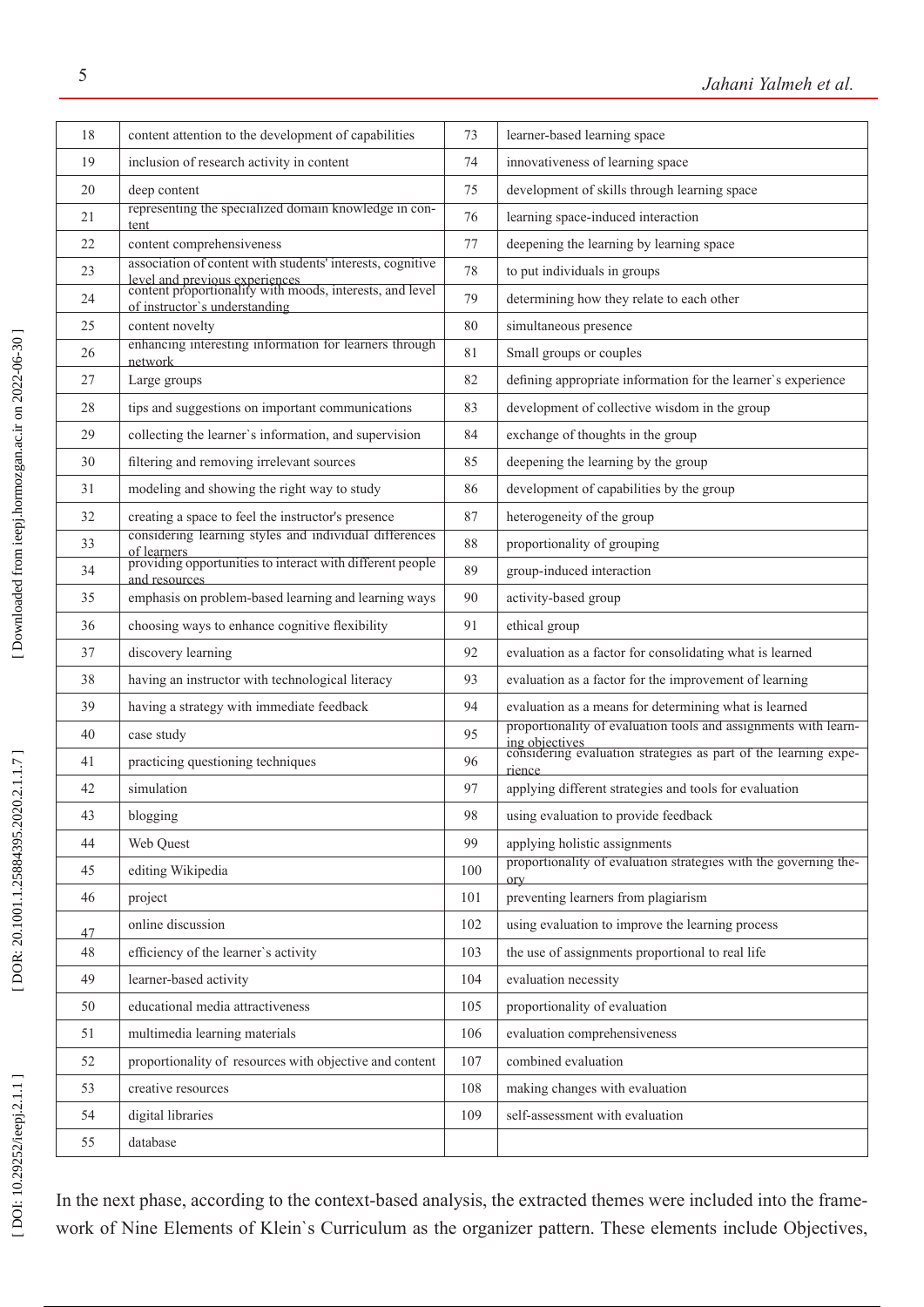Content, Teaching-Learning Strategies, Learning Material & Resources, Learners` Learning Activities, Time, Learning Space, Learners` Grouping, and Evaluation methods.

**1. Objectives:** Many of the themes extracted from the resources in the Connectivism-based curriculum have repeatedly pointed out that the objectives are need-centered. In the present day, access to information as one of the most important objectives of the academic curriculum has replaced by higher level objectives such as: problem solving skills, information production and management, critical thinking and self-directed learning. These objectives were previously considered as curriculum objectives in the earlier theories; however, with the development of communication tools and the emergence of Connectivism approach, the nourishment of higher-level objectives has been emphasized more than ever.

Although the resources for determining the objectives of the curriculum at the conventional university and the curriculum based on Connectivism approach are not significantly different, the introduction of ICT technolo gies into the societies has changed the nature and characteristics of these resources. For example, considering the functions of higher education in the direction of national growth as one of the resources of curriculum objectives, one can say that in the information age, institutions, organizations as well as the labor market need employees who have the skills to manage information, make decisions, plan, negotiate, and so forth.

**2. Content:** A set of organized knowledge, facts, concepts, principles, practices, generalizations, and attitudes related to a learning material or subject is called "content". (Seraji et al., 2014). In a curriculum based on Connectivism approach, elements of the content are selected according to such criteria as depth, presentation of the specialized domain knowledge, development of problem solving skills, critical thinking, creativity and student interests. Then, the selected content should be presented to students according to such principles as multimedia principle, spatial proximity principle, quality of presentation principle, redundancy principle, per sonalization principle, hyperlink avoidance principle and attention to learners' cognitive and meta-cognitive features.

In Connectivism-based curriculum, content must be deep, specialized, and comprehensive, and it must be proportional to the learner's moods, interests, and level of understanding.

**3. Teaching-Learning Strategies:** Teaching is the interaction between the instructor and the learner, which is performed based on an orderly and purposeful plan with the intention of creating learning in learners. In some teaching situations, the process is controlled by the learner and in others, the learner controls the process. Sie mens (2010) has mentioned 7 roles for the instructor in network learning environment, which include: (1) En hancing interesting information for learners through the network (2) Defining the information that is suitable for the learner`s experience (3) Tips and suggestions on important communications (4) Collecting the learner`s information, and supervision (5) Filtering and removing irrelevant sources (6) Modeling and showing the right way to study (6) Creating a space in which the learners feel the instructor's presence from different communi cation channels (Abedi, 2013).

Therefore, in a curriculum based on Connectivism approach, the role of the instructor is mostly to facili tate discussion, guidance, evaluation and counseling. Accordingly, teaching-learning strategies in Connectiv ism-based environment should be based on the following principles: (1) Choosing ways that enhance cognitive flexibility in learners (2) Emphasis on problem-based method and learning the ways of learning (3) Providing different opportunities to interact with different people and resources (4) Considering the students' learning styles and individual differences.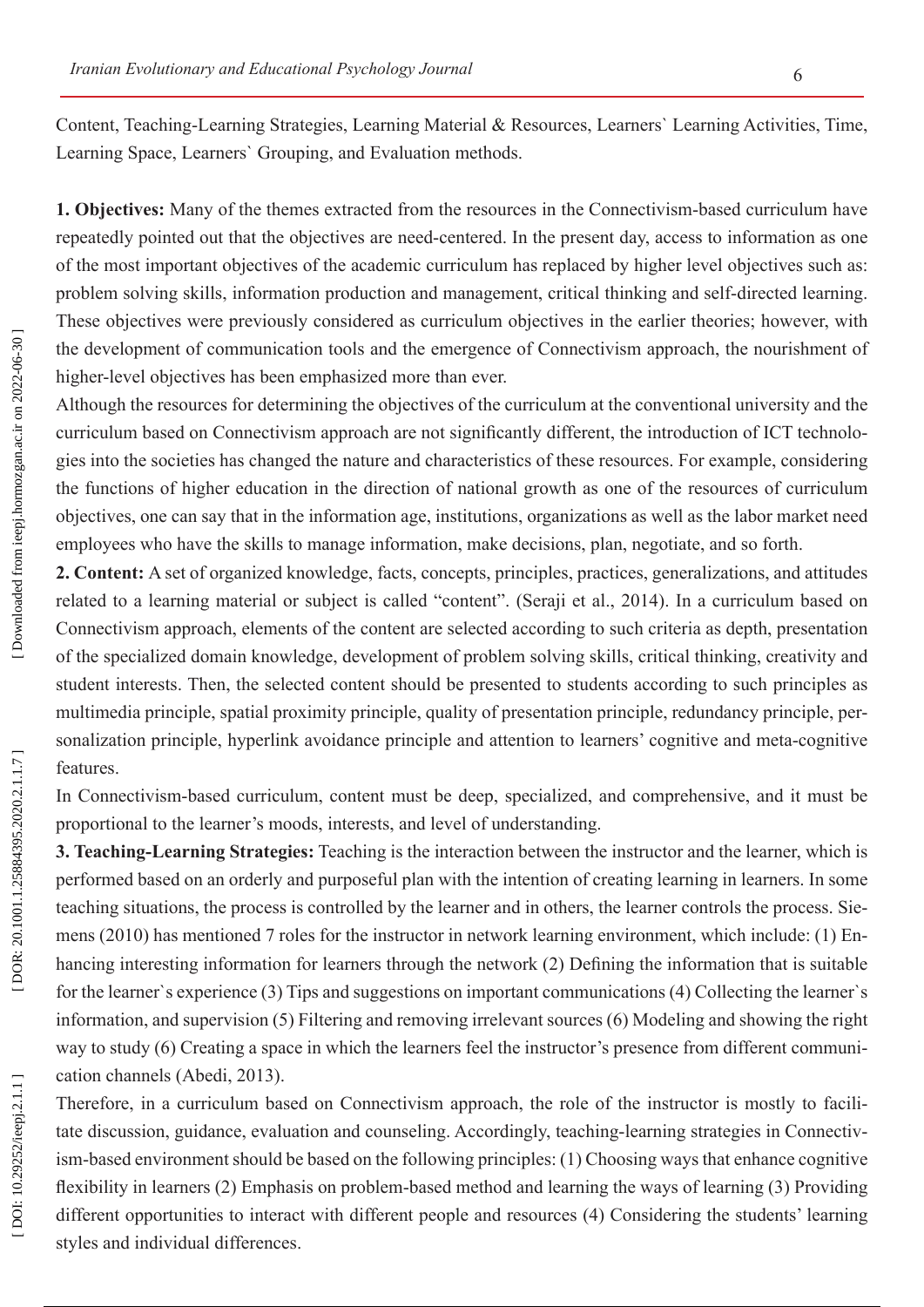**4. Learning Materials & Resources:** Learning Materials & Resources are reliable information sources that a student refers to when learning, thinking, doing learning activities or designing new ideas as needed. There are a variety of materials and resources available in a Connectivism-based learning environment, among which the needed materials should be selected on the basis of principles such as the association of resources with the subject of learning, overlap of resources with learning content, proportionality of resources with learners' needs and cultures, being up-to-date, encouraging learners to engage in continuous activity, provid ing evaluation opportunities, and proportionality of materials with the overall objectives of the curriculum. Digital libraries, databases, virtual groups, websites of scientific and executive organizations, statistical and information centers of the Country, international scientific institutes, dissertations, and studies are examples of learning resources of a Connectivism-based curriculum.

The group for designing a curriculum based on Connectivism approach should select and provide credible learning materials and resources from a wide range of sources according to the degree of relevance of resources to the subject and purpose of learning, the extent of learning content coverage, the proportionality of resources with individual characteristics, the level of knowledge and needs of learners, resource updating, and the association of resources with real life and academic credibility (Attaran et al., 2006).

**5. Learners` Learning Activities:** Learning activities are a set of opportunities provided in the curriculum to strengthen and deepen what has learned by the learner. In a learning environment based on Connectivism approach, the student must try to work in an individual or group setting, since in this environment, inactivity means absence. This is unlike classroom learning environments where a student may be present in the class room but do not engage in any learning activities (Attaran et al., 2006).

The capabilities and facilities of a learning environment based on Connectivism approach allow the curric ulum designer group to provide students with real life activities and encourage them to engage in collective learning and diverse activities by considering the principles such as developing high-level cognitive skills, developing self-examination and reflection capacities, enhancing motivation, fostering curiosity, and tailoring activities to different learning styles.

**6. Time:** The student can access the curriculum elements at any time and study the content, perform the ac tivities, search for learning materials and resources, discuss with classmates, and interact with the instructor. These capabilities allow the student to reflect on the content studied, make learning activities more carefully, think about the questions and answers posed in the discussions, and review their answers. The curriculum de sign group must decide on what elements of the curriculum are to be presented in a synchronous manner and what elements are to be presented in an asynchronous manner. The curriculum design group must consider factors such as available technologies, curriculum objectives, learning topics, academic level, or students' cognitive level when deciding on time. For example, topics such as "psycho-motor objectives" and "teaching to implement some skills" should be presented to the learner through synchronous practices. In contrast, high-level cognitive objectives, controversial activities, and deep and exploratory questions are more properly taught through asynchronous practices (Zainuddini et al., 2010)

**7. Learning Space:** Spatial flexibility of the curriculum based on Connectivism approach means that the stu dent can interact with the elements of the curriculum from any location and complete their higher education without necessarily observing the actual campus, classmates or instructor. This feature of a curriculum based on Connectivism approach enables working students, housewives, and ethnic and religious minorities to con -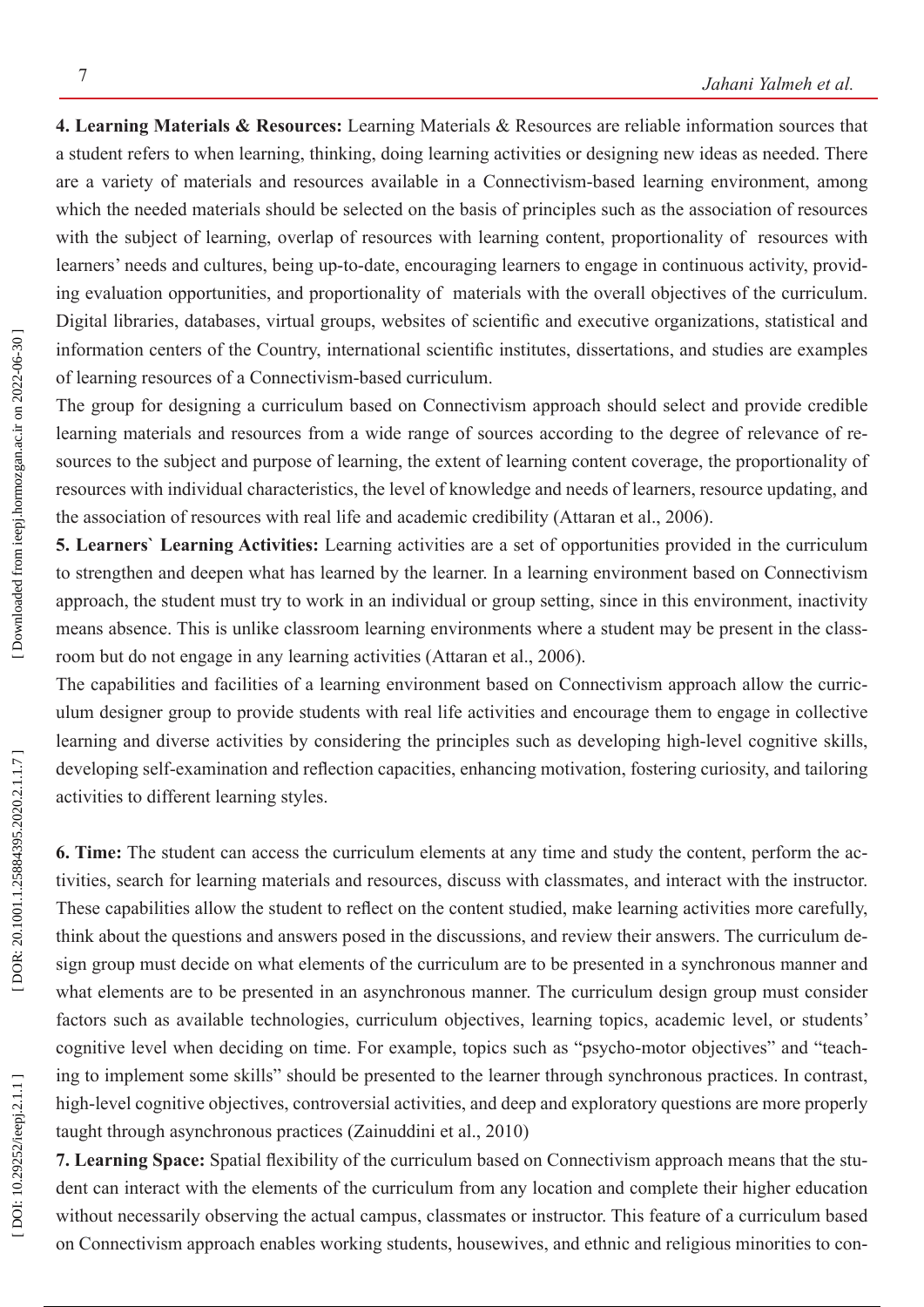tinue their university education more easily than ever before. Therefore, the element of space in a curriculum based on Connectivism approach is considered differently from a face-to-face learning environment.

**8. Learners` Grouping:** The process of putting people in groups and determining how they communicate with each other is called "grouping". Earlier generations of computer-based training programs were essentially designed for individual learning. However, with the development of web-based communication facilities, a new generation of computer-based learning has emerged whose basis is the involvement and formation of learning groups (Mohammadi et al., 2016). In order to form groups in a virtual university curriculum, one has to consider the principles such as co-presence, learning objectives, access to technologies and so on.

Co-Presence: indicates the number of students attending the same curriculum at a similar time.

Learning Objectives: some curriculum objectives are achieved individually, some are achieved in small groups or in couples, and others are achieved in large groups.

Access to Technologies: Communicating with group members requires a variety of broadband communication tools and advanced technologies.

**9. Evaluation Methods:** Evaluation is the systematic process of collecting, analyzing and interpreting infor mation in order to determine the extent to which the objectives are achieved. Evaluating what is learned is on the one hand a consolidation of what the learner has learned as well as a tool for improving learning, and on the other hand it is a means of quantifying what he or she has learned. Therefore, there are two types of eval uation in a curriculum based on Connectivism approach: (1) Formative evaluation which is performed during the learning process (2) Summative evaluation which is carried out both before and after using the model.

In a curriculum based on Connectivism approach, evaluation methods are selected on the basis of principles such as proportionality of evaluation tools and assignments with learning objectives, viewing evaluation strat egies as part of the learning experience, applying different strategies and tools for evaluation, using evaluation to provide feedback and improve the learning process, using holistic assignments in proportion to the real life, proportionality of evaluation strategies with the Connectivism-based curriculum design, and preventing students from plagiarism.

The overall framework of the curriculum based on Connectivism approach in higher education is shown in table 2. It has been attempted to implement the principles and basics of the Connectivism approach within this framework, while adhering to the elements of Klein's curriculum. Therefore, this framework is based on the most up-to-date learning approach and is in line with the current age and the existing facilities and technology.

| The Curriculum based on Connectivism Approach in Higher Education |                        |                                      |                                            |                              |                      |                          |                                            |                                                       |  |  |
|-------------------------------------------------------------------|------------------------|--------------------------------------|--------------------------------------------|------------------------------|----------------------|--------------------------|--------------------------------------------|-------------------------------------------------------|--|--|
| <b>Objective</b>                                                  | <b>Content</b>         | <b>Strategies</b>                    | <b>Materials &amp;</b><br><b>Resources</b> | Learner's<br><b>Activity</b> | <b>Time</b>          | <b>Space</b>             | Grouping                                   | <b>Evaluation</b>                                     |  |  |
| consistency<br>of objectives                                      | being spe-<br>cialized | modeling                             | multimedia                                 | technologi-<br>cal activity  | permanent<br>access  | access from<br>any place | exchange of<br>thoughts                    | learning<br>process im-                               |  |  |
| need-based                                                        | re-<br>search-based    | providing<br>learning<br>opportunity | development<br>of abilities                | case study                   | proportion-<br>ality | technologi-<br>cal space | inducing<br>interaction                    | provement<br>consolida-<br>tion of what<br>is learned |  |  |
| innovative-<br>ness                                               | flexibility            | discovery<br>learning                | deepening<br>the learning                  | learn-<br>er-based           |                      | being inter-<br>active   | strengthen-<br>ing social<br>relationships | Determin-<br>ing what is<br>learned                   |  |  |
| propor-<br>tionality of<br>objectives                             | deepness               | independent<br>learning              |                                            | efficiency                   |                      |                          | co-presence                                | self-assess-<br>ment                                  |  |  |
| practical                                                         | up-to-date             |                                      |                                            |                              |                      |                          | collective<br>wisdom de-<br>velopment      |                                                       |  |  |

**Table 2.** Framework of a curriculum based on Connectivism approach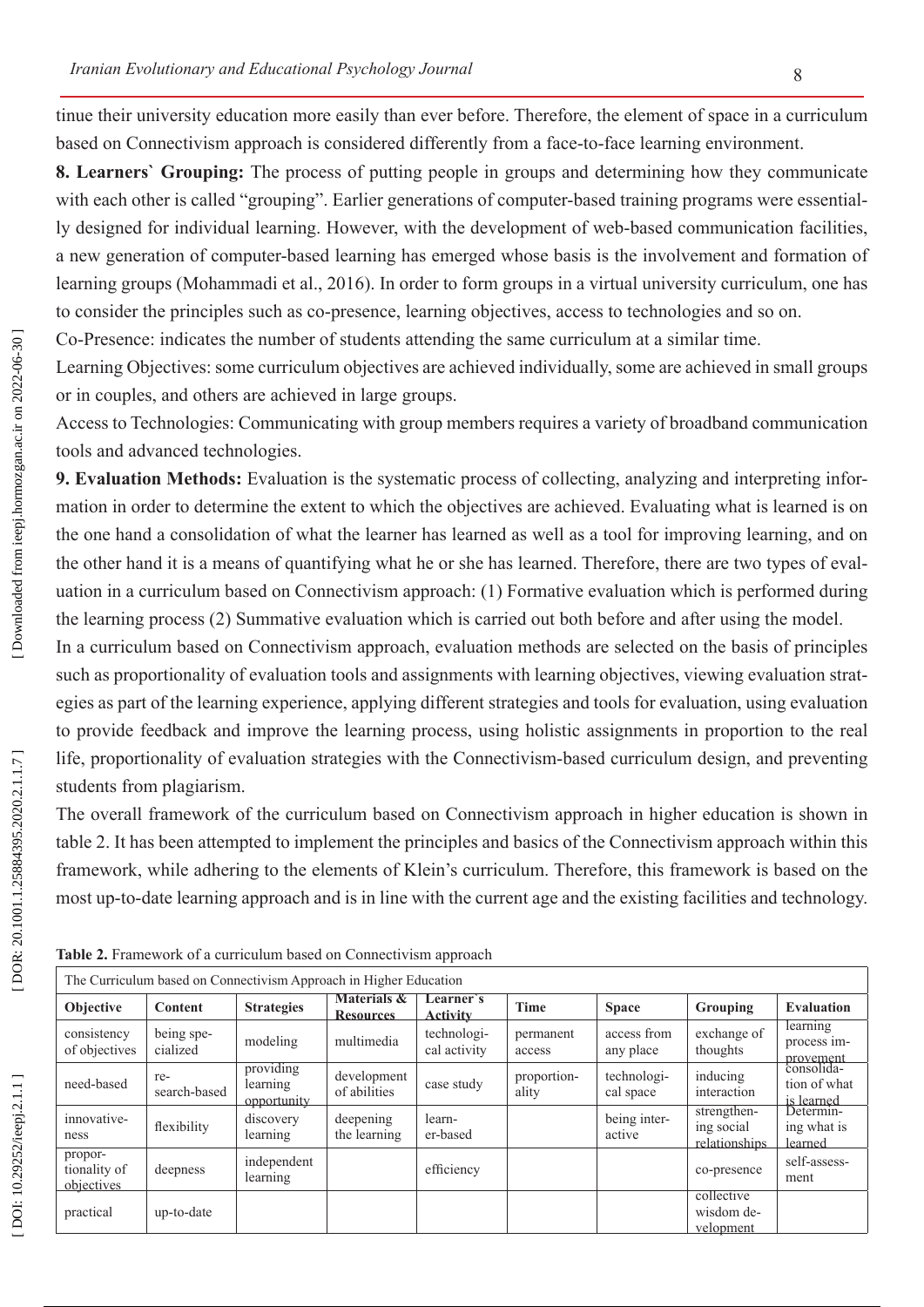## **Discussion**

Considering the research findings and the integration and summarization of 109 themes extracted from Con nectivism and based on context analysis, the extracted themes were included within the framework of Nine Elements of Klein's Curriculum as organizing themes. These elements include Objectives, Content, Teach ing-Learning Strategies, Learning Material & Resources, Learners` Learning Activities, Time, Learning Space, Learners` Grouping, and Evaluation methods.

Based on the documents and resources of the Connectivism approach as well as the viewpoints of the research experts, in order to achieve a curriculum based on the Connectivism approach in higher education, essential points for curriculum objectives should be considered, including consistency of objectives; because consisten cy of objectives guarantees a proper and forward movement of the curriculum. Curriculum goals should also be need-based. This means that in the curriculum of higher education centers, objectives should be developed and presented with respect to the needs of the society and the needs of students. Objectives that can meet the present and future needs of students and the society are other themes of the formation of the objectives of a proportional curriculum. That is, the objectives developed should be proportional to the characteristics of stu dents, such as their interests, talents, and so on. These findings are consistent with Eghbal (2014). Objectives must be up-to-date, innovative and practical. This is because information and knowledge become obsolete very quickly and learners have to go beyond mere knowledge and acquire the skills necessary for real life.

The results showed that a flexible content should be provided in developing a curriculum based on the Con nectivism approach for higher education. In other words, the content that has uniform pre-defined template and framework and is based on a linear and mechanical model certainly does not foster creativity and critical thinking. This result is consistent with Pourshafei (2010). Content should be specialized and motivational. That is, content should be formulated in such a way to motivate the student and encourage them to become more active and learn more. Deep and research-based content helps nurture students who are self-generators of knowledge and are constantly striving to add some knowledge to the body of knowledge.

Modeling is one of the most important themes to consider when developing learning strategies. In the cur riculum based on Connectivism approach in higher education, the instructor as a coordinator in the learning environment provides key elements of a subject in a disciplined and interconnected way as a learning mod el to the learners (Draxler, 2010). Another important teaching-learning strategy is to provide learners with different learning opportunities. The networked instructor provides learners with a variety of opportunities beyond traditional methods in new and technological ways to further enrich their learning process. That is, the use all teaching methods by the instructor, not just one specific method. These findings are consistent with Mohammadi Mehr et al., (2011) and Maleki et al., (2012). Independent learning is one of the areas that teaching-learning strategies focus on. The teaching method should make students capable of independently reviewing, studying and learning. The focus on teaching should be on students' discovery learning. They must discover on their own and create new and practical knowledge from their own study and research.

In developing a curriculum based on Connectivism approach in higher education, learning materials and resources should have multimedia feature. You can't just use a teaching tool or a teaching aid, rather it is better to use a combination of tools. Virtual space should be positively used in teaching. The use of teaching aids and media is essential because teaching and learning will not take place without them. In fact, much of the learning relies on tools and resources. The findings are in line with Haghighat (2012). The focus of learning materials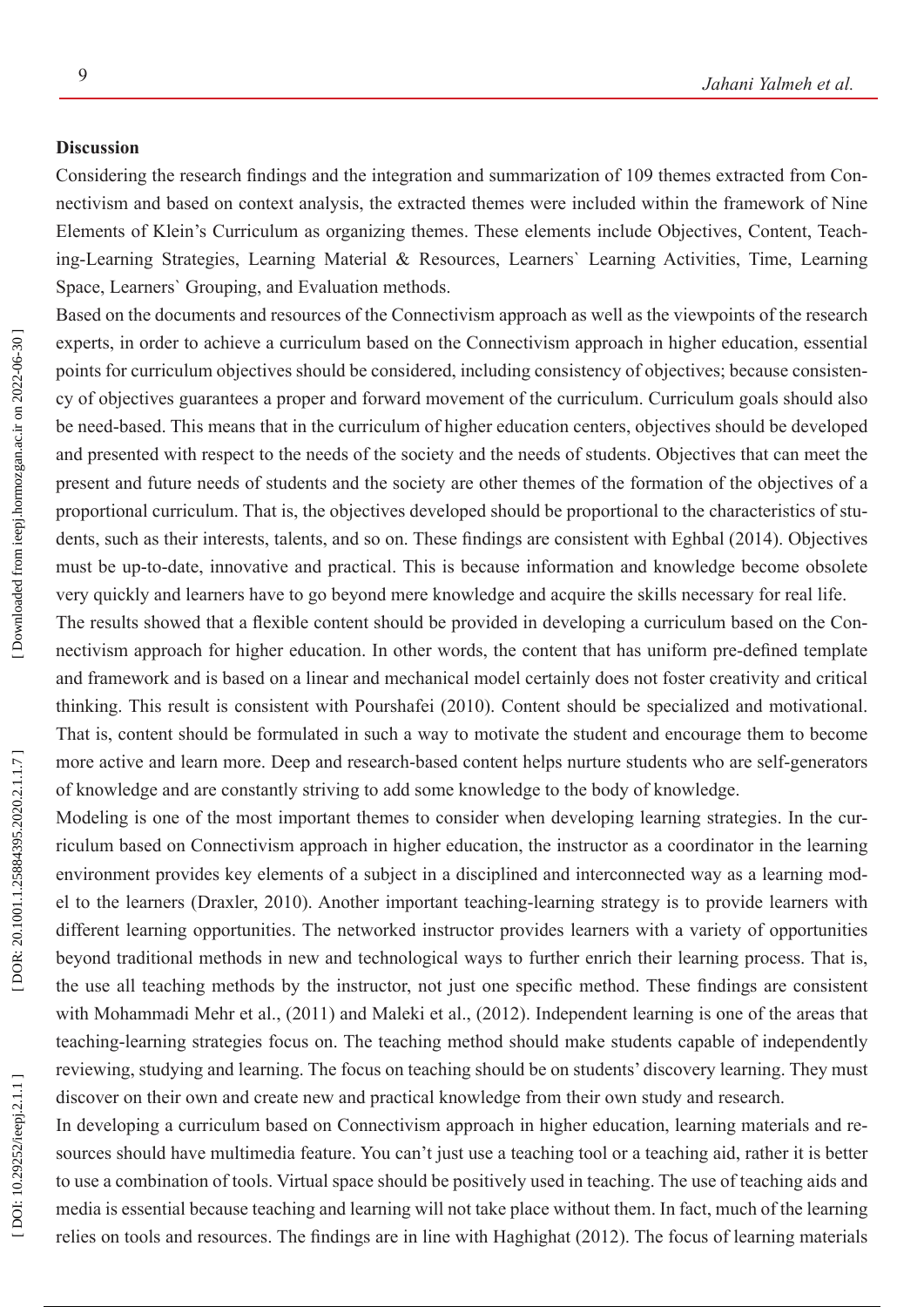and resources should be on deep and lifelong learning. Teaching tools and aids should enhance and expand the capabilities and abilities of students and even instructors. This requires updating the instructors' knowledge in this field. They must upgrade their knowledge of using software and teaching aids. In the framework of the curriculum provided, the structure of the learning activity must be technological and learner-centered. Only a student with technological and scientific literacy can have extensive and all-round activity. In fact, the learning activity depends largely on the proper use of information technology, media, the Internet, and knowledge of the language of science, i.e. English. Accordingly, in a curriculum based on Connectivism theory, the learner should be placed at the center and necessary arrangements should be provided in this regard. Students need to understand the future application of what they are learning now. If they feel that the discipline they are studying will not be practical in the future, their activity will be decreased (Penati & Sigogenini, 2010). When developing the curriculum framework, the element of time must have two essential features. Permanent access is the most important feature. There is no specific time for teaching in this curriculum. In other words, teaching and learning can happen at any time. So it's always time for teaching. The second feature is the proportionality of time with the desired activity. The learner should have enough time for each activity. On the contrary, too much time will waste student time and resources. According to the findings, what can be important in shaping the spatial structure of learning is to consider the following themes:

Access at any place: the findings show that every space should be used to improve the quality of teaching.

Technological space: providing the learning space with special equipment and facilities of technology such as the Internet, computers, video projectors, and so on will double the activity in learners.

Being interactive: in Connectivism approach, learning space must be capable of inducing interaction among the learners themselves and between the learners and the instructor at all times.

Grouping is the next component of the curriculum based on Connectivism approach, which has the following themes:

**Exchange of thoughts:** the group should facilitate the exchange of thoughts among the members. Grouping induces learning from each other and sharing knowledge and information.

Induction of interaction: grouping must focus on interaction and collaboration, reinforcing communication and interaction, and providing the sense of belonging to the group in each member.

**Enhancing social relationships:** working in a group helps learners to communicate closely with each other and, in addition to fulfilling other learning objectives, improves their social relationships.

**Co-presence:** grouping allows for simultaneous activity and learning among members.

**Collective wisdom development:** it means to promote the spirit of collectivism and abandon selfishness and egoism.

The last component of the curriculum based on Connectivism approach is evaluation which has the following themes:

**Learning process improvement:** Evaluation should be consistent with teaching-learning strategies, designed objectives and developed content. Evaluation should place learning at the center of attention.

**Consolidation of what is learned:** proportionality in applying and implementing evaluation can itself be a major part of teaching and learning. So, learning should not be viewed as just getting scores and passing from one level to another or one grade to another. Sometimes students learn something through evaluation and exams.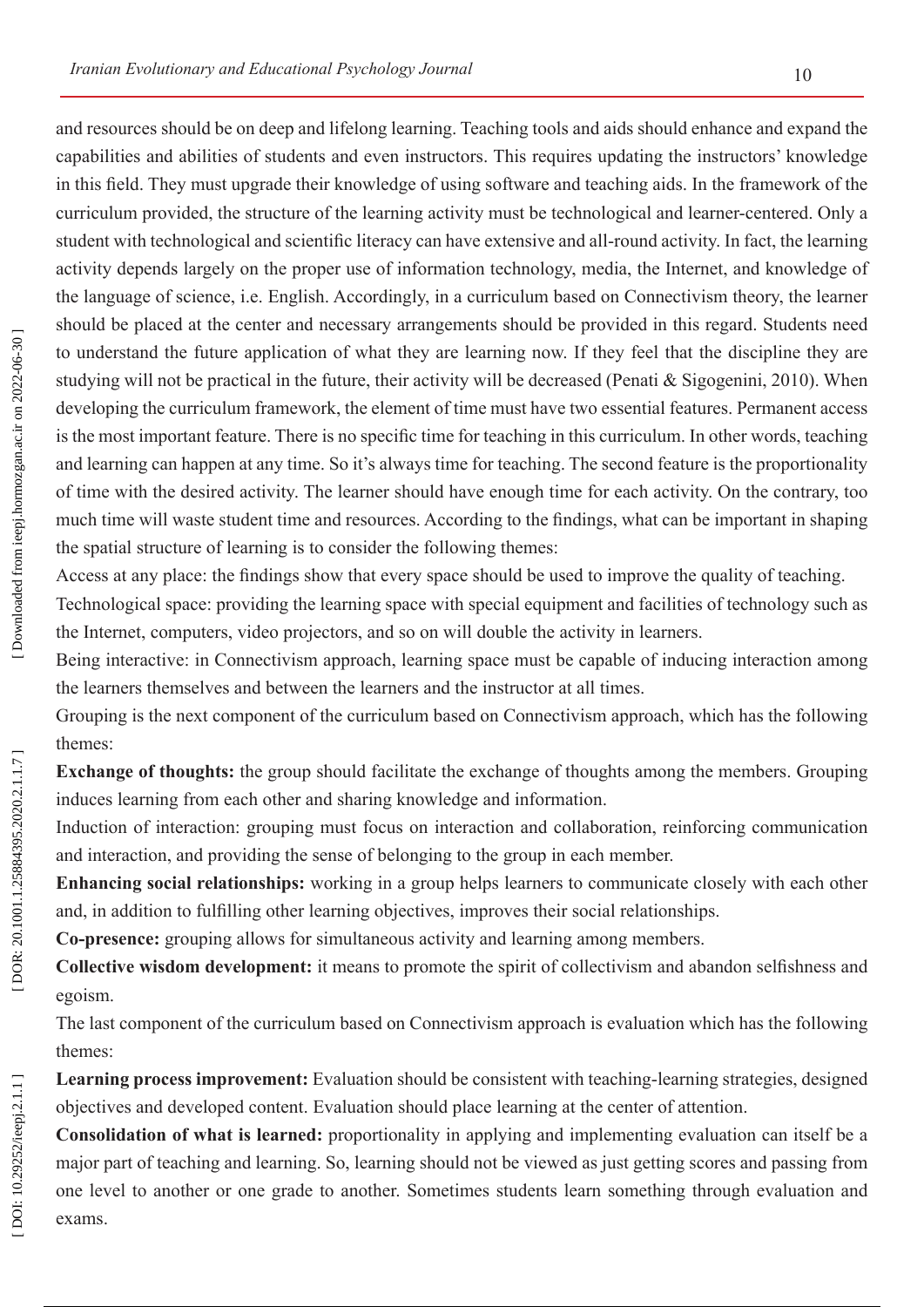**Determination of what is learned:** the essence of evaluation goes back to determining the extent to which the objectives are achieved. Therefore, evaluation should determine how much learning has occurred in learners. **Self-assessment:** evaluation must take place from within the student. Evaluation must have an inner intuitive state and the student must reach that level of excellence to make a self-assessment.

**Research Limitations:** the infancy of Connectivism approach and disagreement of experts about the princi ples of this approach made it difficult and sometimes confusing for the researcher to work.

## **Declaration of Conflicting Interests**

The author(s) declared no potential conflicts of interest with respect to the research, authorship, and/or pub lication of this article.

#### **Funding**

The author(s) received no financial support for the research, authorship, and/or publication of this article.

# **References**

- Abedi, B., Baradaran, M., Khosravipour, B., & Ghanian, M. (2013). Identifying the Viewpoints of Faculty Members of Higher Education Centers for Khuzestan Agricultural and Natural Resources on the Compo nents of the Curriculum System. Journal of Educational Measurement and Evaluation Studies, 3, 4, 59-77.
- Attaran, M., Ayati, M., & Kiamanesh, A. (2006). Theoretical Framework of Teacher Training Curricula in the Age of ICT. Journal of Curriculum Studies, 1, 3, 105-133.
- Drexler, W. (2010). The Networked Student Model for Construction of Personal Learning Environments: Balancing Teacher Control and Student Autonomy. Australasian Journal of Educational Technology, 26, 3, 369-385.
- Fathi Vajargah, K. (2009). Principles and Concepts of Curriculum". Tehran: Elm–e-Ostadan Publication, 5 **Edition**
- Fenoglio, P J. (2006). 'Pinball' engagement and Connectivism: New understandings of learning in the 21st Century. Retrieved from <https://exportquality.net/ESSAYS/PinballEngagement&Connectivism.pdf>
- Haghighat, M.N. (2012). The Role of the Media in National Education and Lifelong Learning, Ettelaat News paper, 25555, 25.
- Iqbal, M. J. (2014). Life Long Education: A Conceptual Debate. International Journal of Media. Technology & Life Long Learning, 10, 2, 107-117.
- Maleki, H., Mohammadimehr, M., & Khoshdel, A. (2012). Explaining the Teaching-Learning Process in GMC (general Medicine Course) Curriculum with Lifelong Learning Approach. Journal of Educational Studies, 1, 19-25.
- Mohammadi Mehr, M. Maleki, H. Abbaspour, A. Khoshdel, A. (2011). The Role of Higher Education in Life long Learning, Journal of Educational Strategies, 4, 2, 91-94.
- Mohammadi, M., Marzooqi, R., Torkzadeh, J., Salimi, Q., & Haddadnia, S. (2016). Higher Education Curric ulum Based on Lifelong Learning Approach– Qualitative Approach. Journals of Higher Education Curric ulum Studies, 7,13, 37-77.